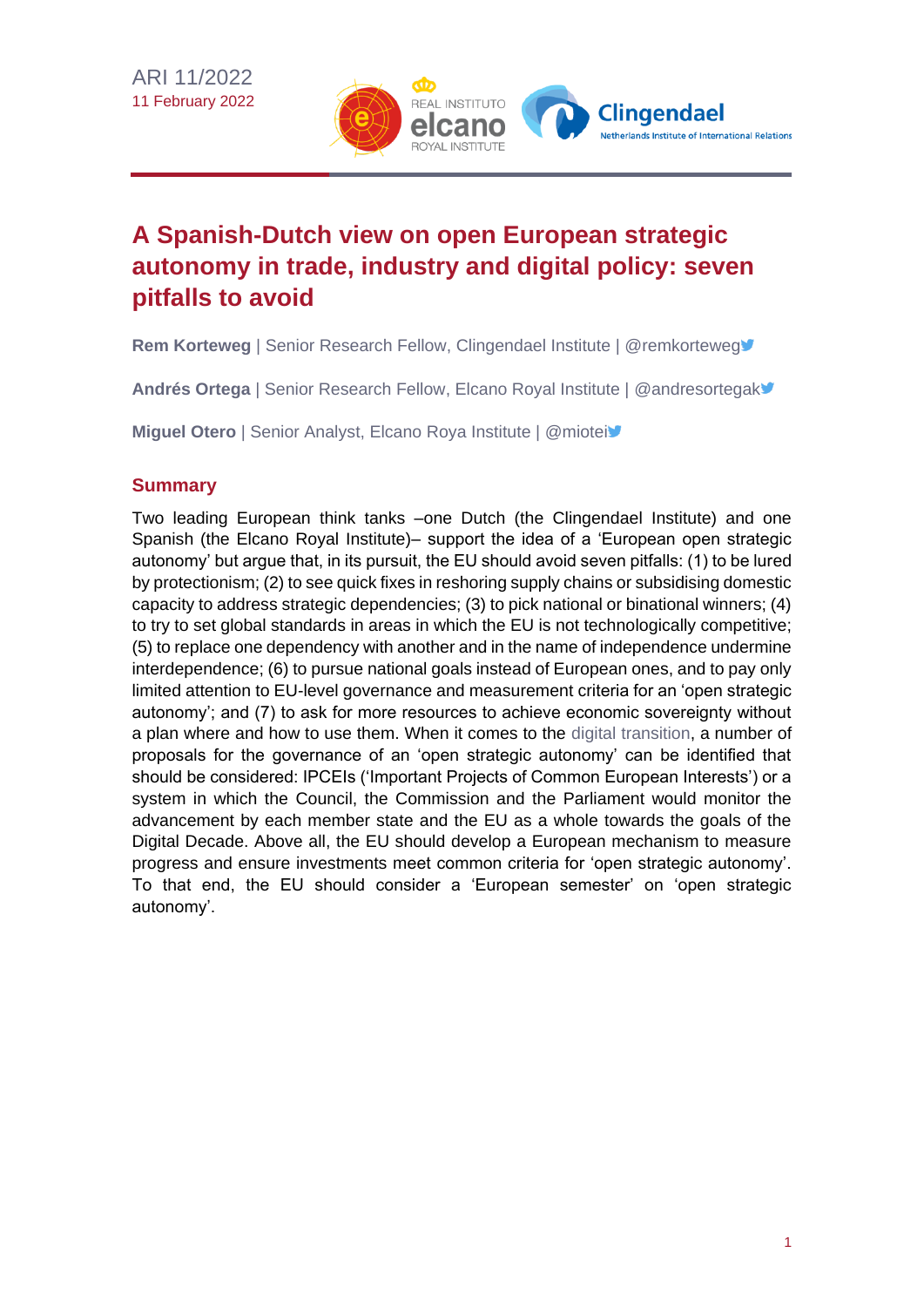## **Analysis**

#### Where does autonomy start and openness end?

Spain and the Netherlands helped launch an EU-wide discussion on 'open strategic autonomy' after publishing a joint non-paper on the topic in March 2021.<sup>1</sup> The paper was an effort by researchers from the [Elcano Royal Institute](https://www.realinstitutoelcano.org/en/) and the Clingendael Institute to move that conversation forward. It draws on a joint [seminar held in Madrid in November](https://www.realinstitutoelcano.org/en/videos/spain-the-netherlands-and-the-future-of-europe/)  [2021.](https://www.realinstitutoelcano.org/en/videos/spain-the-netherlands-and-the-future-of-europe/)

'Open strategic autonomy' has come to describe the EU's policies to promote [economic](https://www.realinstitutoelcano.org/en/activities/debate-european-digital-sovereignty-regulation-or-investment/)  [sovereignty.](https://www.realinstitutoelcano.org/en/activities/debate-european-digital-sovereignty-regulation-or-investment/) In this pursuit the EU aims to protect the single market and reduce strategic dependencies, promote European values and regulatory standards, and create the circumstances for a strong European economy in which its companies can prosper and successfully compete regionally and globally.

Under the guise of 'strategic autonomy' the EU is developing a more assertive trade policy and a more ambitious industrial policy. But, while embracing the notion of 'strategic autonomy' in their non-paper, Spain and the Netherlands insisted on adding the adjective 'open' to signal the need to avoid protectionism. This has not made the policy implications any clearer. There appears to be an incompatibility between 'openness' on the one hand and 'autonomy' on the other. The European Commission says that open strategic autonomy means that the EU should be 'open where we can, but autonomous where we must'. Though a good one-liner, it says little about the process needed to establish where openness ends and autonomy starts, or, in fact, what either openness or autonomy mean. Common criteria must be established.

There is an external and an internal dimension to 'openness' and 'autonomy'. The EU wants to avoid protectionism and at the same time develop an [industrial policy](https://www.realinstitutoelcano.org/en/the-return-of-industrial-policy-more-european-than-europeanist/) that allows European firms to compete with US, Chinese and others. To achieve this the EU must pursue a robust industrial policy, but it must avoid favouritism inside the EU. Brussels should avoid the temptation of picking winners. European champions that are really national or binational ones would end up being limited to a few countries. At the same time the EU must invest in the capacity to reduce strategic dependencies. Horizontal rather than vertical industrial policies should be pursued. This requires striking a delicate balance. To get there, a common agreed governance framework on open strategic autonomy should be developed that avoids the following seven pitfalls.

### The seven pitfalls to avoid

A first pitfall is that –despite the adjective 'open'– the pursuit of autonomy inevitably tends towards protectionism. The EU is developing more unilateral trade instruments – including defensive ones–, making the EU vulnerable to the criticism that it is embarking on a protectionist trajectory and opening it to challenges at the WTO. Openness should be the default, while the EU better understands the critical dependencies affecting the

<sup>1</sup> 'Non-paper on strategic autonomy while preserving an open economy', 24/III/2021, [https://www.permanentrepresentations.nl/documents/publications/2021/03/24/non-paper-on-strategic](https://www.permanentrepresentations.nl/documents/publications/2021/03/24/non-paper-on-strategic-autonomy)[autonomy.](https://www.permanentrepresentations.nl/documents/publications/2021/03/24/non-paper-on-strategic-autonomy)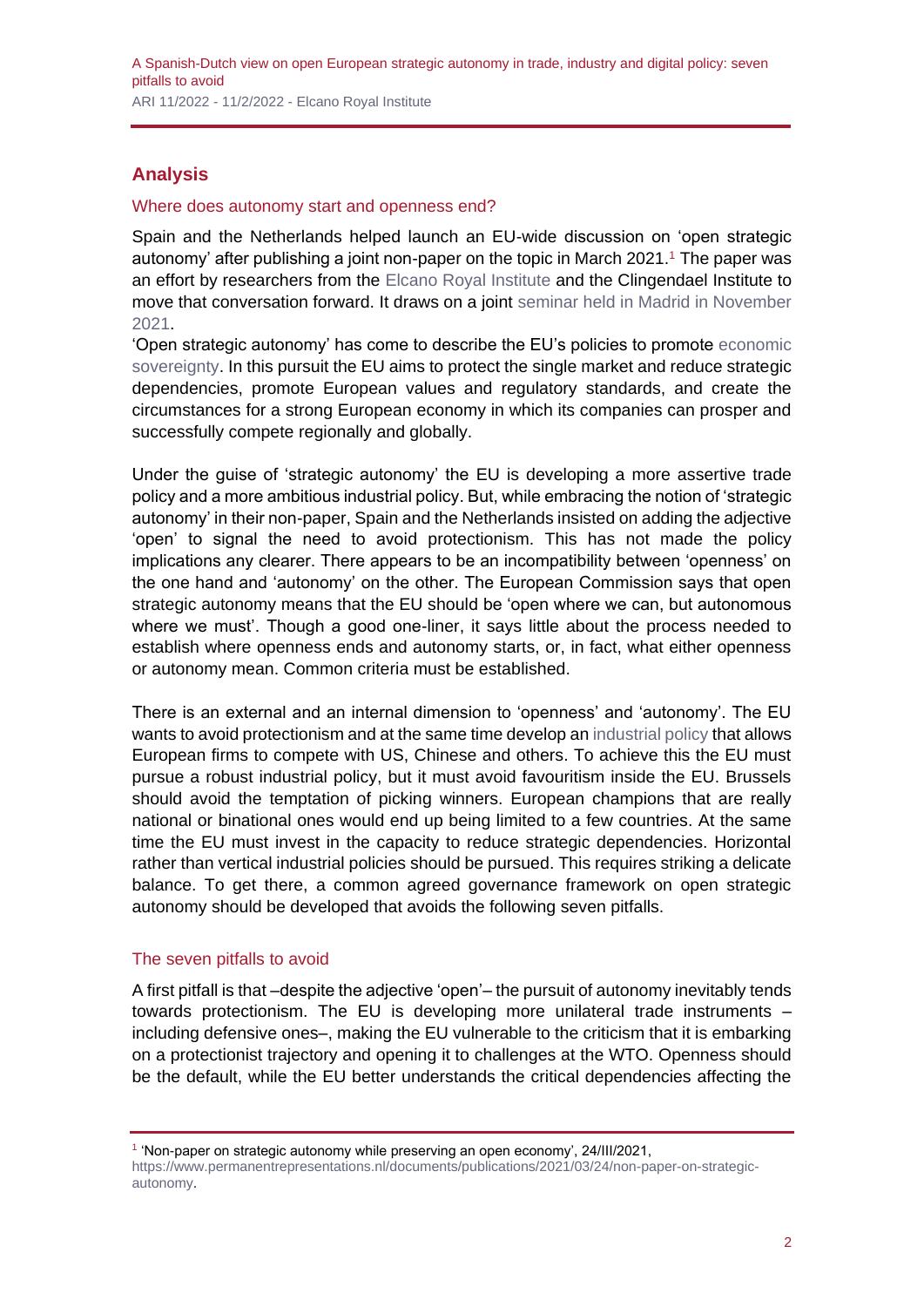single market. The EU must differentiate between critical or strategic dependencies that impact the economic and [political security](https://www.realinstitutoelcano.org/en/analyses/towards-greater-european-responsibility-in-security-and-defence-a-spanish-dutch-view/) of the Union, and valid international competition. The European Commission has identified 137 products in sensitive sectors, 34 of which have a limited possibility of diversification. They primarily relate to high valueadded and technologically advanced products and intermediate goods. But to avoid the claim of being protectionist as much as possible, the EU should emphasise diversification in supply chains, instead of control. It should seek controlled interdependence, not independence. Alternatively, instead of seeking to control entire supply chains of finished products, the EU should seek to occupy strategic positions in global value chains of certain products. This should be carried out through a robust industrial policy that includes both large companies, but also SMEs, across EU countries.

A second pitfall is the supposed quick fix to 'reshore' supply chains or to subsidise domestic capacity to address strategic dependencies. This is a risk with the EU's 'European Chips Act'. The EU has identified semiconductors as a sector of strategic importance, which faces supply shortages today due to increased demand and on which the [EU is heavily dependent from outside suppliers.](https://www.realinstitutoelcano.org/en/european-digital-sovereignty-the-eu-had-it-but-did-not-retain-it/) But by investing in building domestic semiconductor capacity in an internationally uncoordinated manner the EU runs the risk of contributing to global overcapacity in the longer term and sparking vicious subsidy cycles and trade tensions. To avoid these risks the EU should coordinate supply-chain risk management internationally, share information on demand and develop resilience mechanisms –such as strategic stockpiling– before crises arise. The Transatlantic Trade and Technology Council offers one obvious setting for doing this.

A third pitfall is for the EU to pick national or binational winners to allow them to compete in strategically sensitive sectors internationally. This would come at the expense of stifling innovation within the EU, including major differences between member states. SMEs would also risk lagging behind if they are not able to design or manufacture highend products. The EU must strike a balance: instead of picking winners, the EU should identify key European industrial eco-systems that deserve support and help forge new EU-wide cooperation to spur innovation in strategic sectors. Vertical policies should be embraced where they contribute to EU-wide 'strategic autonomy' without undermining the level playing field within the Union. To this end, the EU should consider expanding the use of Important Projects of Common European Interests (IPCEI).

A fourth pitfall is to expect the 'Brussels effect' to do the EU's work for it. The EU's role as a global standard-setting institution is important and it can be a key element in the EU's toolbox to promote economic sovereignty. But the EU can only use this leverage in areas where it is technologically prominent and competitive. The EU should seek leverage in critical supply chains by making sure that European firms remain competitive there, including through a strengthened R&D&I policy. The EU cannot strive to just provide the playground, set the rules and be the referee. It needs to be a top player in the global economy in order to shape global standards and values.

A fifth pitfall is to replace one dependency with another, either by replacing a single source of supply with another or by finding substitute products that themselves create new dependencies. The latter is particularly relevant in the context of the green energy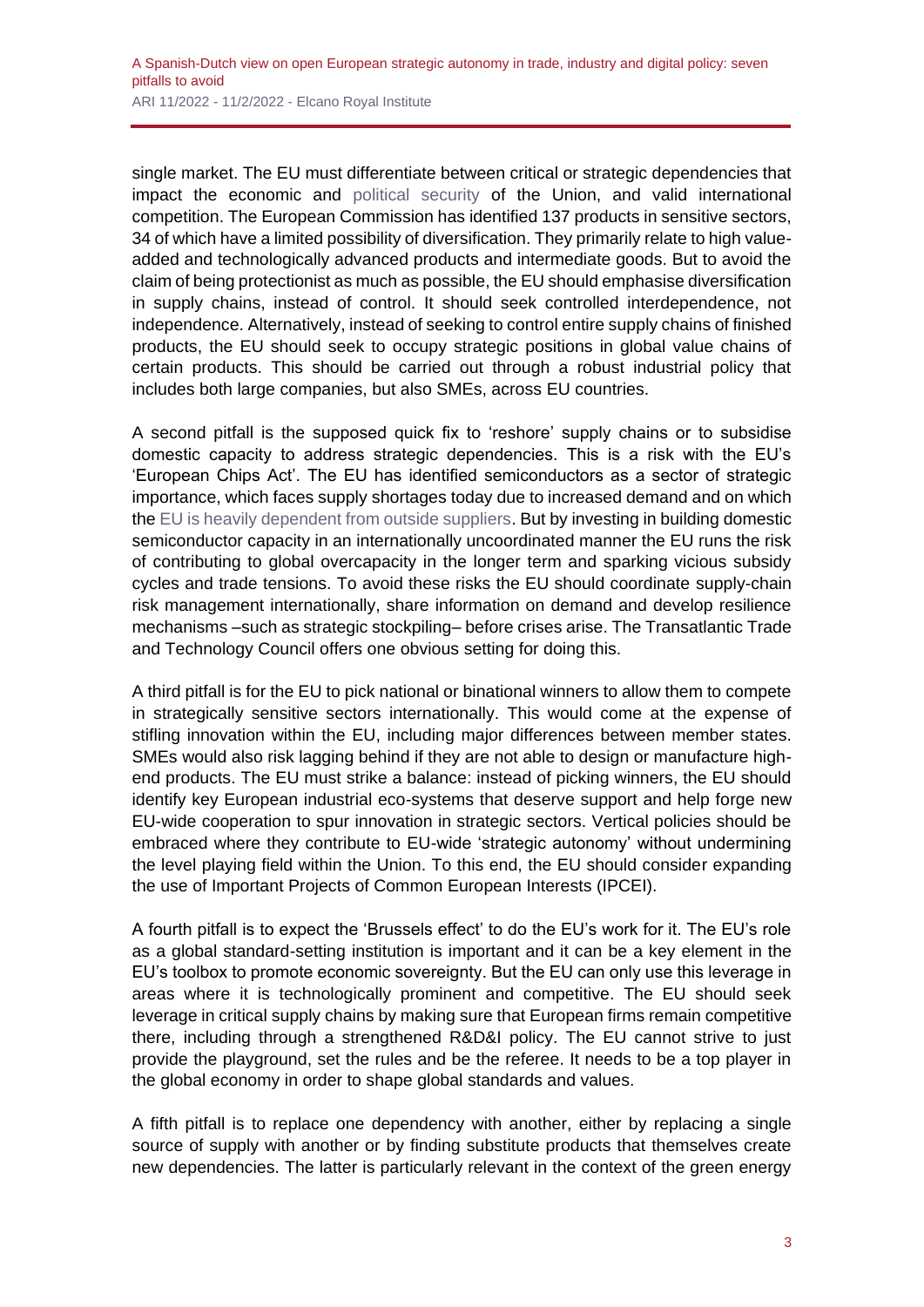transition, as Europe faces the prospect of being reliant on a handful of countries for specialty metals critical to renewables and other technologies needed to pursue its Fitfor55 agenda. Once more, the premise needs to be to develop as much as possible domestic innovation and technologies, even disruptive ones, and seek diversification in all inputs of strategic relevance.

A sixth pitfall is for European governments to pursue their own national goals, and to pay only limited attention to governance and measurement criteria for 'open strategic autonomy' at the EU level. The reality of Europe's economic interdependence means that autonomy cannot be the end goal. Instead, it is a process that requires continued monitoring, governance and assessment, and the inclusion and participation of all relevant stakeholders both at the subnational, national and European levels. The decision-making process of what is strategic for the EU needs effective and legitimate governance structures.

A seventh pitfall is to ask for more resources to achieve strategic autonomy without a plan on where and how to deploy these resources. To overcome [the COVID-19 crisis,](https://especiales.realinstitutoelcano.org/coronavirus/?lang=en) the EU decided to pool common resources and agreed the Next Generation EU (NGEU) instrument. This was a historic decision. €750 billion in public money will be deployed in the next few years to prepare EU economies for the digital age and embark on the green transition. Public European money will be distributed under the condition that EU member states complete concrete milestones and reforms. This is based on a sound logic and should be the modus operandi going forward.

The debate on 'open strategic autonomy' cannot be separated from the effective use of the NGEU funds and the deepening of Europe's economic and monetary union under the framework of the European semester. The temptation in the past was to ask for a sizable budget for the Eurozone. This debate ended in political deadlock. It is more effective to identify joint common challenges and objectives and then decide what common resources are needed to address them. In this regard, in order to pursue the above objectives it is important to agree on common resources for the EU.

All plans cost money. We call on the EU to think creatively about how monetary policy can contribute to promoting the European 'open strategic autonomy'. A joint European debt instrument, even of limited size, would lower the financing cost but also help with the internationalisation of the euro, which in the future might even take a digital form. A stronger international role for the euro will contribute to achieving 'open strategic autonomy' as it would enable the EU to shield itself better from instances of economic coercion, such as the use of extraterritorial sanctions by third countries. It would also enable the EU-27 to deploy extraterritorial sanctions itself if it so desired.

#### Open strategic autonomy and the digital transition

When it comes to the digital transition specifically, three proposals for the governance of 'open strategic autonomy' can be identified, which are also relevant to the broader debate. After all, one of the great mistakes of the Lisbon Strategy of 2000 –that was going to make of Europe 'the most competitive and advanced knowledge economy in the world' in 10 years– was the Open Method of Coordination, which was an empty